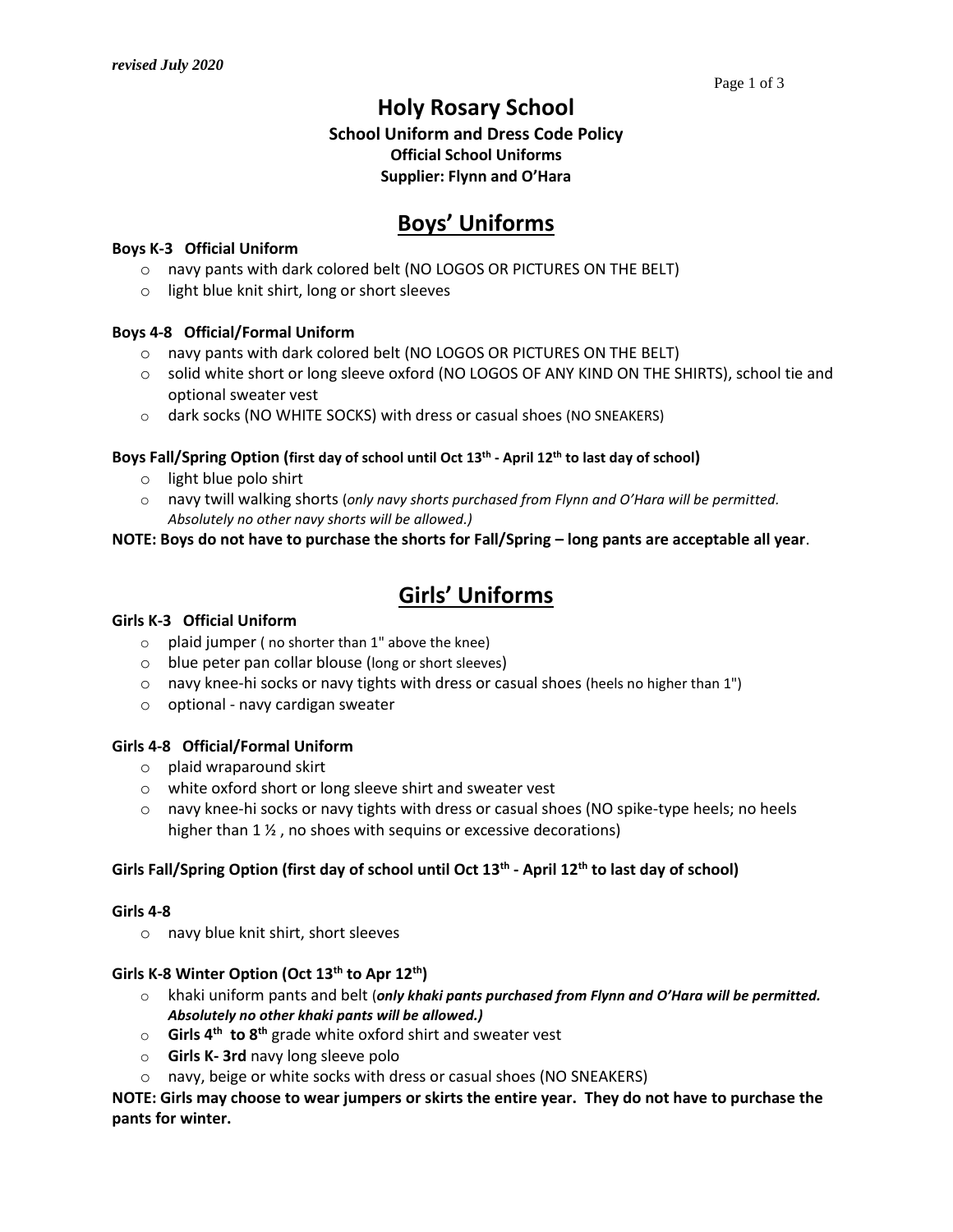### **All students:**

### **Shirts, Skirts and Pants**

- All shirts buttoned including the top button.
- All shirts tucked into pants/skirts.

## **Shoes**

- Conservative dress or casual shoes are to be worn to ensure the safety of students in the hallways and on stairwells.
- No clogs, backless shoes, 'vans' type shoes, or sandals are permitted.
- Sneakers are to be worn ONLY with gym uniforms. This includes sneakers designed to look like casual shoes.
- Heels on girls' shoes should be no higher than  $1 \frac{1}{2}$  inches for grades 5-8 and 1 inch for grades K-4.

## **Girls' Skirts**

- No more than 1" above the knee.
- Skirts may not be rolled at the waist.

## **Boys' Pants**

Must be worn on the waist with a dark colored belt (NO LOGOS OR PICTURES ON THE BELT).

# **Gym Uniforms**

Gym uniforms must be purchased at: *Mad-Tees* 340 Main Street, Dupont Phone: 654-8337

The summer gym uniform (worn until October 13<sup>th</sup> and after April 12<sup>th</sup>) consists of a navy tee shirt with school logo and navy shorts. The winter gym uniform consists of navy sweat pants, navy sweatshirt (optional) with school logo, and navy tee shirt with school logo. Sneakers and socks must be worn on gym day. Preschool students do not need to wear Holy Rosary School gym uniforms, but may do so if they wish. On gym day, students should come to school dressed in their gym uniforms and wearing sneakers.

## **NOTE: FOR THE NEW SCHOOL YEAR, ALL K-8 STUDENTS ARE EXPECTED TO BE IN FULL GYM UNIFORM FOR THE FIRST GYM CLASS. NO OTHER SHORTS/SWEATS WILL BE ALLOWED!**

Students may wear "spirit" tee shirts (purchased through the school) on the **SECOND** Thursday or Friday of each month. Navy tee shirt must be worn on all other gym days.